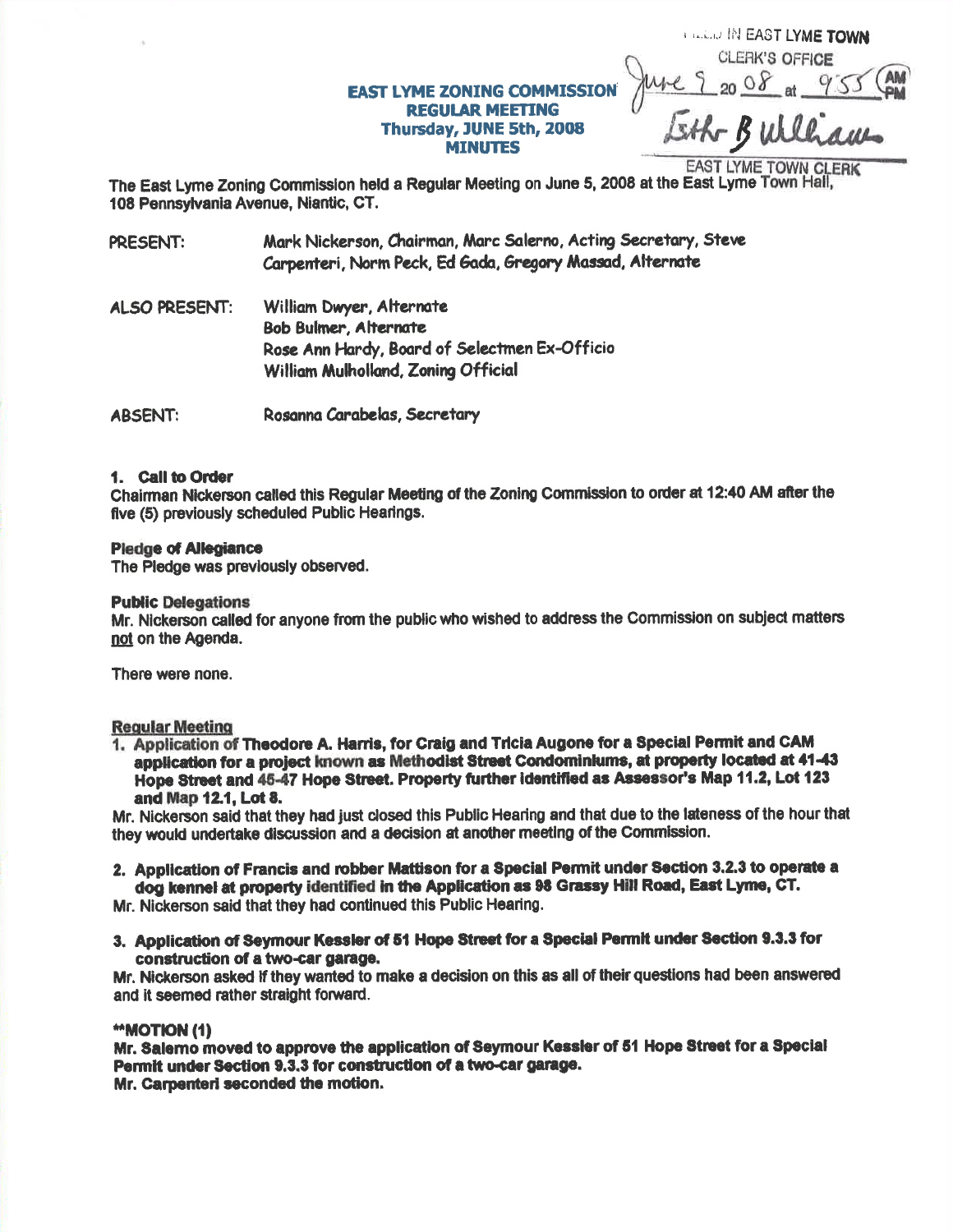### Vote:  $6 - 0 - 0$ . Motion passed.

Mr. Mulholland said that this would publish on June 12, 2008 and become effective on June 13, 2008.

4. Application of Bobby DeMarinis for a Special Permit to operate an outdoor dining facility at 11 East Pattagansett Road, Niantic, CT.

Mr. Nickerson noted that they had just closed this Public Hearing and that there were a number of items that they wanted to discuss at another meeting of the Commission due to the lateness of the hour this evening.

5. Application of Thames River Fencing School for a Special Permit to operate a commercial indoor facility at 11 Freedom Way, Unit A-6, Niantic, CT. Property further identified in the application as East Lyme Assessor's Map 9.0, Lot 27.

Mr. Nickerson asked if they wanted to decide this application as Mr. Averso, the applicant had provided them with such thorough information. The consensus was that they would make a decision on this application. Mr. Peck recused himself and was seated in the audience.

Mr. Bulmer, Altemate was seated at the table.

# \*\*MOTION (2)

Mr. Salemo moved to approve the Application of Thames River Fencing School for a Special Permit to operate a commercial indoor facility at 11 Freedom Way, Unit A-6, Niantic, CT and to allocate 10 parking spaces for use by this facility,

Mr. Carpenteri seconded the motion.

Vote:  $6 - 0 - 0$ . Motion passed.

Mr. Mulholland said that this would publish on June 12, 2008 and become effective on June 13, 2008. Mr. Bulmer, Alternate returned to the audience and -

Mr. Peck was seated at the table.

6. Application of James R. Spinelli for a Coastal Area Site Plan review to construct a single family dwslling at 33 Marshfield Road, Niantic, CT.

Mr. Nickerson asked that J. Robert Pfanner Jr. who had sat through the entire evening waiting to present this CAM, please present it to them

J. Robert Pfanner, Jr. P.E., representing the applicant explained the CAM and the location of the poposed house noting that Mr. Spinelli owns both properties and they have kept the construction 50' away from the marshes. There will also be a good vegetative buffer and the silt fences will be installed.

Mr. Salemo asked where this is located.

Mr. Pfanner seid thet it is deep ln the far comer of Giants Neck Heights near the rallway lines.

Mr. Mulholland explained the CAM and that if it is 100' from the mean high water and that they are pufiing <sup>a</sup> soil & erosion plan in place here as it is somewhat closer and that he does not see a problem with it.

Mr. Salemo asked if any equipment would be driving in there.

Mr. Pfanner said no  $-$  there will be a silt fence there.

### \*\*MOTION (3)

Mr. Salemo moved to approve the Application of James R. Spinelli for a Coastal Area Site Plan review to construct a single family dwelling at 33 Marshfield Road, Niantic, CT. Mr. Massad seconded the motion. Vote:  $6 - 0 - 0$ . Motion passed.

Mr. Mulholland said that this would publish on June 12, 2008 and become effective on June 13, 2008.

7. Approval of Minutes - May 8, 2008 Special Meeting; May 15, 2008 Public Hearing I & II Minutes and May 15, 2008 Regular Meeting Minutes.

Discussion on this was tabled until the next meeting of the Commission due to the lateness of the hour.